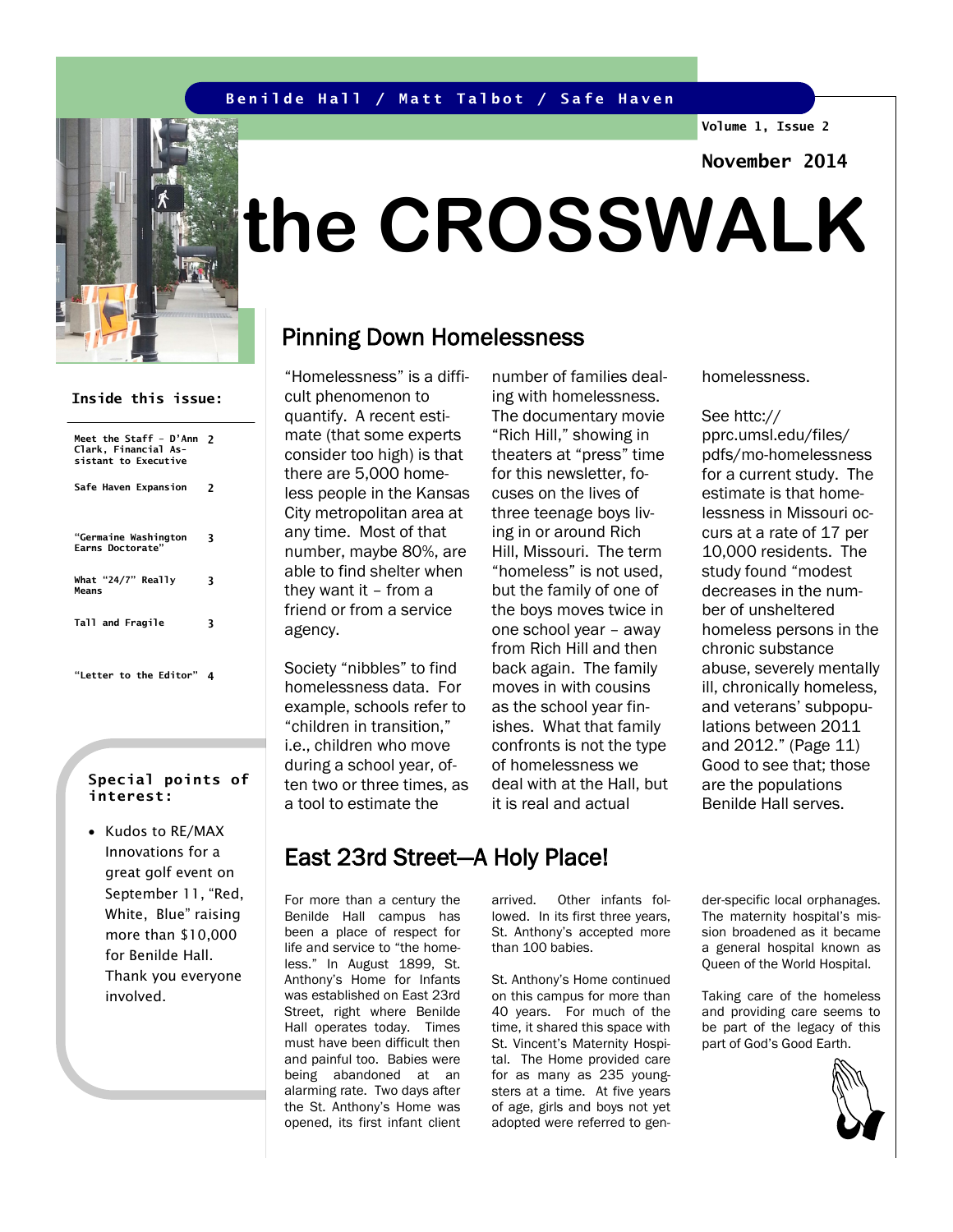## Meet the Staff – D'Ann Clark, Financial Assistant to Executive

Editor: D'Ann "Dee Dee" Clark has done everything at Benilde Hall and has done everything well. In more than 20 years, Ms. Clark has "manned" the front desk, "counseled" clients, and agonized over countless monthly budgets for Benilde Hall. D'Ann, who prefers to operate behind the camera rather than in front, took time recently to answer a few questions.

Ed.: You have been here a long time, longer than anyone else. When exactly did you begin working for Benilde Hall?

Clark: BH had only been open for two years when I began. That was in 1993. Godfrey Kobets was still around then. The CEO was Toby Perez. Linus Benoit was the clinical supervisor. There were a couple of counselors and a married couple who ran the kitchen, Linda Kidd and her husband. I was naïve enough to think that I could do everything else!.

Ed.: How many clients were being served then?

Clark: Maybe nine. At that time, we were in a building on a Catholic Church campus, St. Monica's, on the Paseo at Sixteenth Street.

Ed.: Tell us about that.

Clark: Things were so simple then.

I looked it up. That was nearly 3000 clients ago! Everyone on the staff shared one office. There was no privacy. So, Toby Perez, the CEO, decided no one could smoke in the office. But Linus Benoit, the Clinical Director who would eventually become executive director, took to standing at the office doorway smoking and "blowing" smoke out into the hallway. Having fun was how we kept our cool.

Ed.: You said Godfrey Kobets was around too?

Clark: Not every day. He was in and out. He was a big man, imposing, too. He was a widower. He had been a football coach; people still called him "Coach," and a high school principal at DeLaSalle High School. He had a kind heart, but I had to get around his intimidating aura to find that out. He believed in people and in helping. He had no reservation at all about asking for money to keep "the Program" alive. We received no government money then. Donations kept BH going. When we were broke, Coach Kobets would go knocking on the doors of his former students, guys who had played football for him too.

Ed.: How is it that you stayed this long? No wander lust ever?

Clark: I have found my niche, I guess that's the answer. If I told you I never looked for other jobs or never had other job offers, that would be a lie. But there was never a place like this, not for me. I have known almost everyone of those 3000 clients! I have talked to them about paying rent here or, especially earlyon, about how to do laundry or how to avoid blowing a paycheck on the first day, about how to make amends to a wife or girlfriend, everything. Sr. Mary Frances, Godfrey Kobets' daughter, told me once that I should be thankful for having a place to make a living and do good at the same time. She was right. My father was a veteran. This is a way for me to give back. I'm blessed.

Ed.: I sense that you have much more that you could tell readers. Can we do this again some-

day? Clark: Sure. You know where to find me!



Safe Haven Expansion

Benilde Hall is pleased to announce expansion of its second campus. Only five months after accepting its first Safe Haven client, the new campus has nearly doubled its floor space offered for housing homeless US veterans. Simultaneously, the Hall can proudly announce that its contract with the VA for operation of Kansas City's Safe Haven program is being renewed for another year. Kent Jewell described the significance of these two related events as follows: "In less than a year, the Hall entered into a renewable contract for the Safe Haven service in Kansas City." And he continued, "In that year's time, the Hall launched a Safe Haven program successfully and has now grown the program from 7 beds to 14 beds."

Safe Haven serves veterans only, offering short-term, low-stress and low-demand, "housing first" care. The VA pays a daily fee for room, board, and other care of homeless male and female veterans. The VA does not "front" any costs or identify locations suitable for the type of program homeless veterans want or deserve. Finding houses and neighbors willing to welcome homeless neighbors into their midst were both challenging. Benilde Hall staff handled those chores and then brought the two selected houses up to the standards of repair and cleanliness demanded by the VA. The whole process has been taxing. Kent Jewell expresses admiration for Jennifer Twigg, Clinical Director of Safe Haven and to her staff. Also, a special thanks to Benilde Hall Services which provided "up-tempo" rehab. "Mark Breads really did a remarkable job getting the properties ready quickly."

*Godfrey Kobets...had no problem asking for donations for "the program"*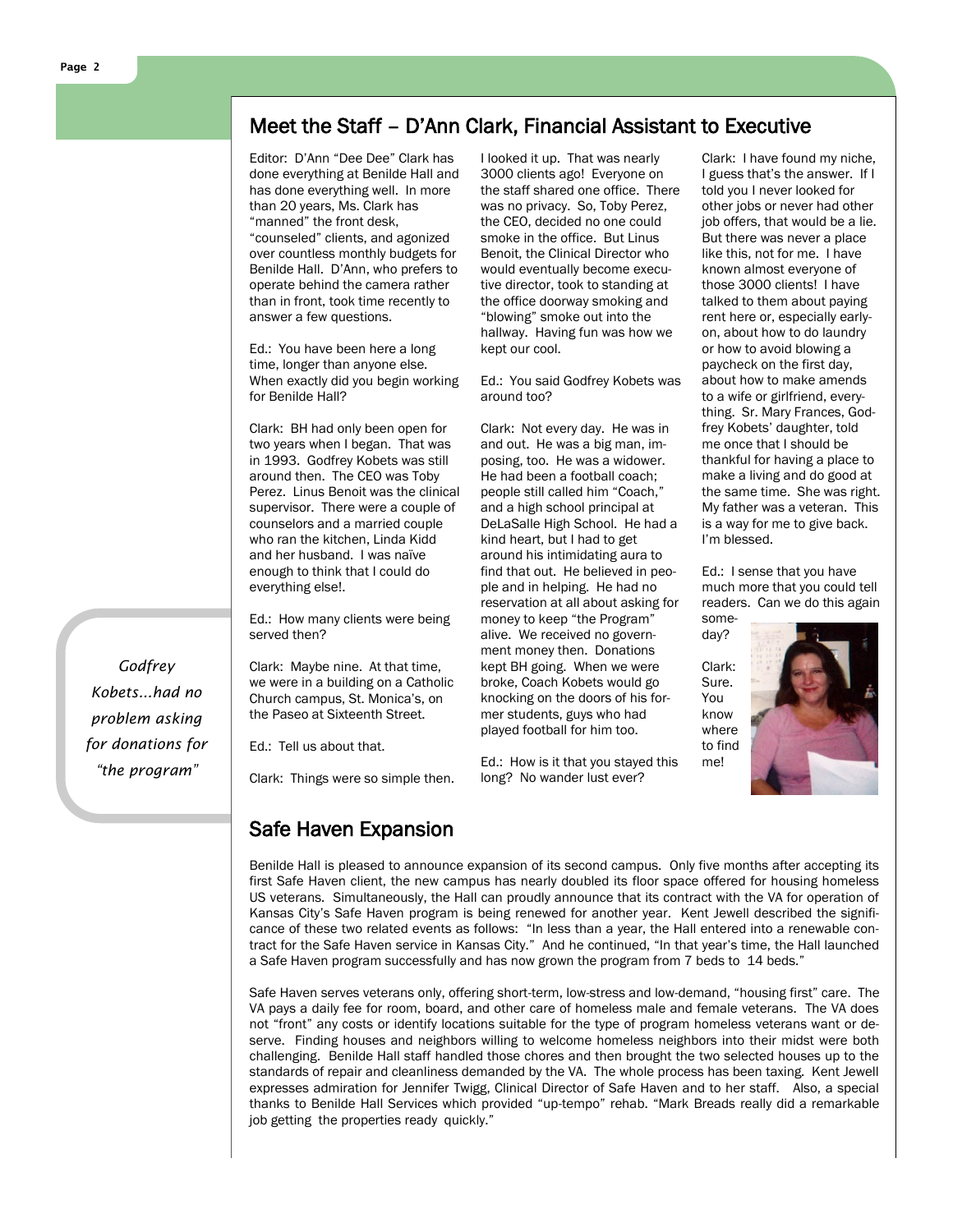## "Germaine Washington Earns Doctorate"

One of Benilde Hall's leaders and heroines, Germaine Washington, has recently earned her "final" (maybe) academic degree, Doctor in Management and Organizational Leadership, University of Phoenix, 2014.

Dr. Washington has served as Clinical Director at Benilde Hall since 2011. Before that she spent three years at the Hall serving as a substance abuse counselor. Dr. Washington is enthusiastic in everything she does, from working with clients, to supervising counselors, even in the review and correction of a client chart. Washington commands and deserves the respect of Benilde Hall staff. She chairs the weekly staff review of client issues and recommendations.

Dr. Washington graduated from Missouri Western State University (St. Joseph) in 1996 with a degree in criminal justice. She also has an MBA from the University of Phoenix earned in 2009.

Dr. Washington is married and has two children. Dr. Washington first worked in substance abuse treatment at Preferred Family Healthcare. She is a registered substance abuse professional (RSAP), and she is an International Certified Criminal Justice Addictions Professional (ICCJP).

She is an avid reader, particularly interested in books of inspiration. She and her family enjoy a wide variety of activities together including theme parks.

The next time you are on campus, if you hear a boisterous and joyous laugh, chances are you have just

encountered Benilde Hall's Dr. Washington! Congratulate "Dr. Geri" she deserves it.



### What "24/7" Really Means Executive Director Kent Jewell dislikes casual use

of "24/7" terminology. He knows that there is nothing casual about staffing Benilde hall AND the new Benilde Hall Safe Haven campus for every hour of every day, and for every week and every month of every year. Jewell says that staffing is a constantly changing puzzle for the Hall's administrators. "Night shifts are difficult to fill," he says, "and even one 'no show' disrupts everything." Monitors are on duty on both campuses every night of the week, for the protection of residents and for maintaining peace and tranquility.

In addition to all-night monitors, there is an obvious need for cooks everyday in the kitchen at Benilde Hall. That kitchen currently feeds all clients, those living on the Twenty-Third Street campus and those living on the Safe Haven campus too. So, the kitchen is staffed seven days a week every week. Clients have to eat on holidays just as they must be fed normally. For those of you who are curious, meals for Safe Haven clients are currently being packaged and transported from the main campus to the Safe Haven campus. Procedures in place were developed in accordance with Kansas City Health Department standards for food handling.



# Tall and Fragile

The smoke stack (pictured) stands on the back (the north side) of the Benilde Hall campus. It has been unused for longer than anyone presently associated with Benilde Hall knows, looming over Twentysecond Street and deteriorating by the year.

Although the existence or condition of the stack have never been kept secret, little has been done due to -- lack of funds and the rumor that 22nd Street would be widen by the City.

Benilde Hall administrators

and successive boards of directors have put off dealing with the stack while waiting and hoping for a remedy – some miracle (!) or for funds to somehow materialize to pay for repair or demolition.

The Dangerous Buildings office of the City of Kansas City recently discovered the tower's plight. "Major spalling" is the term the office uses to indicate the obvious decay of the structural concrete stack. The City opened a file on this matter and commenced a 30-day clock for resolution of the perceived

problem. Benilde Hall has been told to come up with a repair or demolition proposal with the allotted time.

That is where the matter is today. The last time Benilde Hall sought a demolition estimate . . . five years ago . . . the estimate was \$30,000.